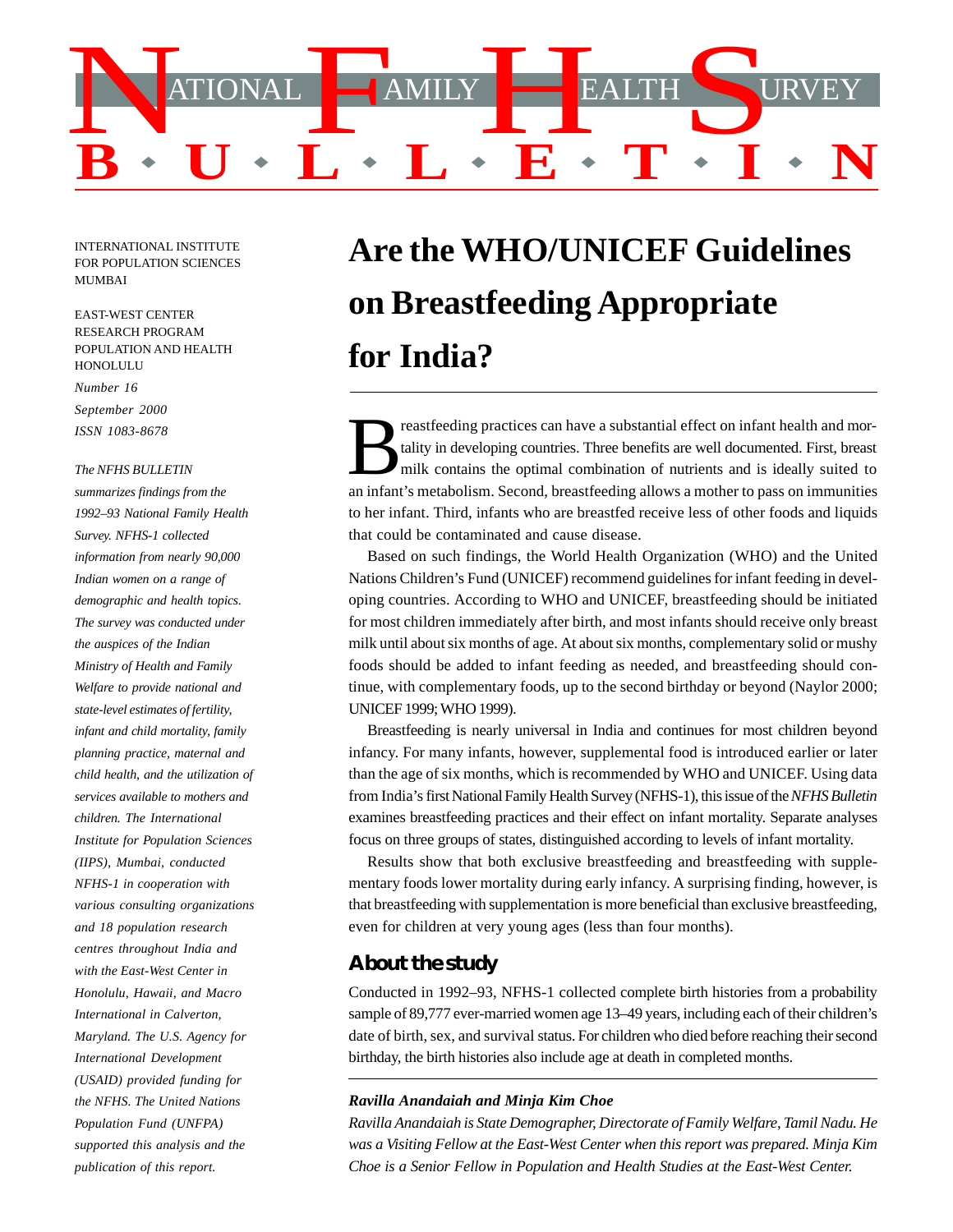For all children born in the four years before the survey, mothers were asked whether the child had ever been breastfed, how many months it had been breastfed, and at what age it had been given plain water, milk other than breast milk, other liquids, or solid or mushy food on a regular basis. From these responses, breastfeeding status can be calculated for each month of age, categorized as exclusive breastfeeding, breastfeeding with supplements (including plain water), or no breastfeeding.

Because the effect of breastfeeding on infant mortality varies according to the overall level of infant mortality, the analysis categorizes 19 states of India according to mortality level. High-mortality states—with estimated infant mortality of 85 deaths per 1,000 live births or higher are Orissa, Uttar Pradesh, Bihar, Assam, and Madhya Pradesh. Medium-mortality states—with estimated infant mortality ranging from 68 to 75 deaths per 1,000 live births—are West Bengal, Haryana, Rajasthan, Andhra Pradesh, Gujarat, and Tamil Nadu. Low-mortality states—with estimated infant mortality of 65 deaths per 1,000 live births or lower—are Karnataka, Delhi, Himachal Pradesh, Punjab, Maharashtra, the Jammu region of Jammu and Kashmir, Goa, and Kerala.

Breastfeeding practices, infant mortality, and the effects of breastfeeding on infant mortality are known to change with child's age. For this reason the study examines the effects of breastfeeding at each month of infancy on mortality during the following three months.

Several household and maternal characteristics influence both breastfeeding practices and infant mortality. Using multivariate statistical models, the analysis controls for the effects of five socioeconomic background variables, three antenatal and delivery-care variables, and five demographic variables previously identified as having statistically significant effects on infant mortality.

The socioeconomic background variables are urban/rural residence, mother's literacy, religion of the household head (Hindu, Muslim, and other), whether the household head belongs to a scheduled caste or scheduled tribe,<sup>1</sup> and an index of household socioeconomic status based on the ownership of household goods. Antenatal and delivery-care variables are whether the mother received at least one antenatal check-up, whether the mother received two or more tetanus shots during pregnancy, and whether the child was delivered at a medical facility. Demographic variables are child's birth order and sex, whether the child was born within two years after the previous birth, whether the child was small at birth as reported by the mother, whether any of the child's older siblings died, and mother's age at childbirth (under 20 years, 20–34 years, or 35 years or older).

## **Breastfeeding practices**

Ninety-five percent of all children born during the four years before NFHS-1 were breastfed. The median length of breastfeeding in India is slightly more than two years, but specific breastfeeding practices do not necessarily follow WHO/UNICEF recommendations.

This study examines the breastfeeding status of infants at ages 2, 7, and 11 months. WHO and UNICEF recommend that all children at age two months should receive only mother's milk. Among Indian children in this age group, 34% are breastfed exclusively in high-mortality states, 51% in medium-mortality states, and 40% in low-mortality states. Most other infants at age two months receive breast milk with supplements (57% of all infants in this age

group in high-mortality states). Only 15% or fewer are not breastfed at all.

WHO and UNICEF recommend that infants age 7 and 11 months should receive mother's milk plus complementary food. About three-quarters of all 7- and 11-month-old infants in India receive breastfeeding plus supplements. The remainder are divided—in most cases rather evenly—between children who are breastfed exclusively and children who are not breastfed at all. In both age groups, children in high-mortality states are more likely than other children to receive breast milk without supplementation.

In almost every case, children who live in rural areas, whose mothers are illiterate, and whose families have low socioeconomic status are more likely than other children to be breastfed exclusively without supplementary feeding. This pattern, which is especially pronounced in the highmortality states, suggests that infant feeding practices depend in part on whether a child's family can afford supplements.

## **Effects on infant mortality**

Although infant mortality has fallen substantially in India in recent years, it is still high by international standards. Statelevel infant mortality rates range from a low of 24 deaths per 1,000 live births in Kerala to a high of 112 in Orissa, indicating ample scope for improvement in infant survival in many states.

This study estimates the effects of exclusive and nonexclusive breastfeeding on mortality at ages 1–14 months by applying logistic regression models to NFHS-1 data. Statistical controls are included in the models to rule out any confounding effects of the 13 socioeconomic, antenatal and delivery-care, and demographic variables.

Results are expressed as odds ratios, showing the effect of exclusive or nonexclusive breastfeeding—relative to no breastfeeding—on the odds of dying. An

<sup>1.</sup> Scheduled castes (SC) and scheduled tribes (ST) are those castes and tribes identified by the Government of India as socially and economically disadvantaged and in need of protection from social injustice and exploitation.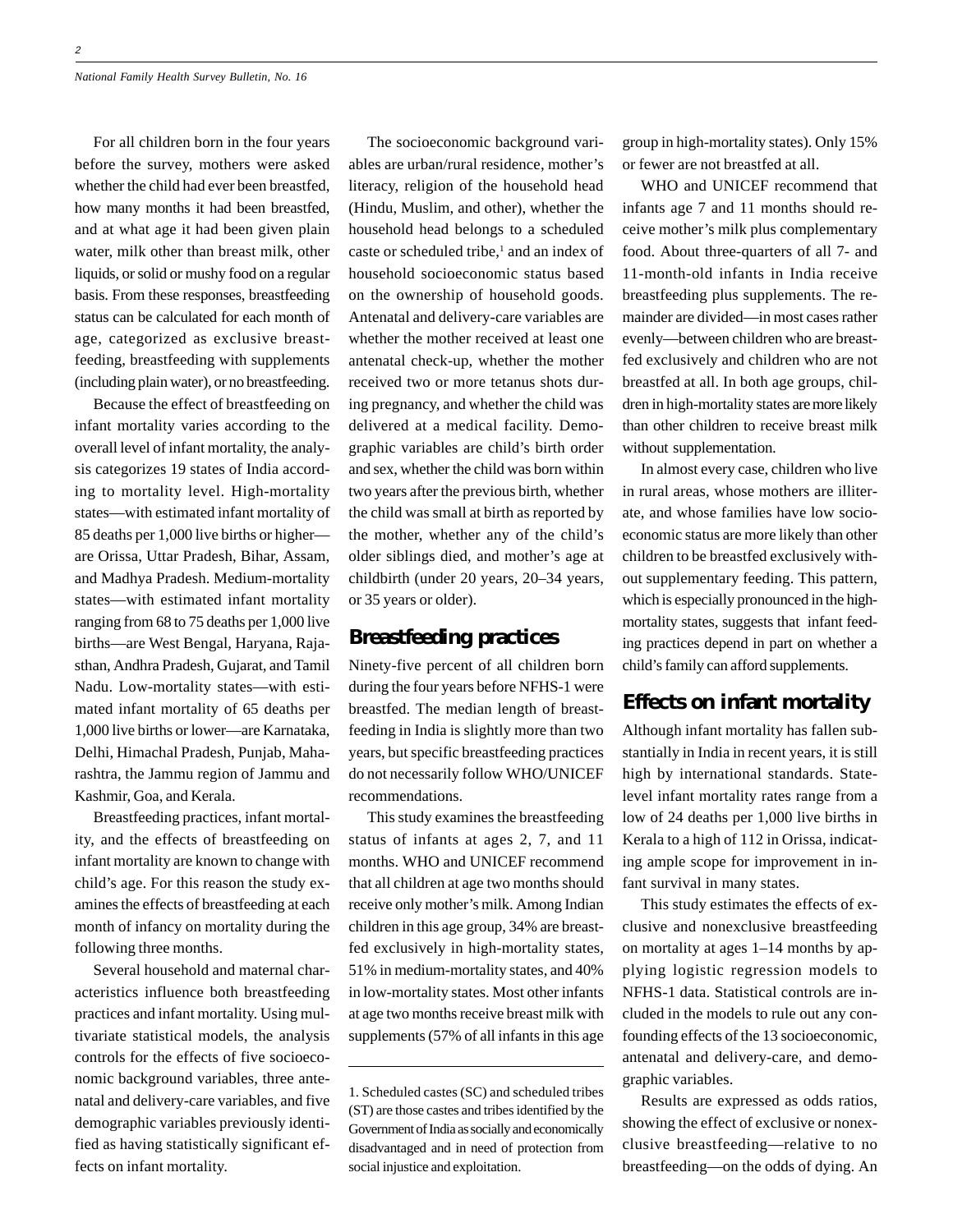odds ratio equal to one indicates that breastfeeding at a specified month of age has no effect on mortality during the following three months. An odds ratio less than one indicates that breastfeeding lowers mortality, and an odds ratio greater than one indicates that breastfeeding raises mortality.

Figure 1 shows the effects of exclusive and nonexclusive breastfeeding on the odds of dying during the three-month period following each specified month of age from 0 to 11 months. Perhaps the most striking finding is that breastfeeding with supplements tends to be more beneficial than exclusive breastfeeding, even for children at very young ages (below two months). A partial exception is in the medium-mortality states where exclusive and nonexclusive breastfeeding are about equally beneficial up to age five months.

Three explanations for this finding are plausible. First, it may be that the supplemental foods given to very young children in India are more hygienic and of higher quality than commonly assumed. Information in the national NFHS-1 report supports this hypothesis (IIPS 1995, p. 275). The most common form of supplemental food for children less than four months old is water and other types of milk, and mothers rarely use bottles with nipples (which are often a source of infection because of inadequate sterilization).

A second explanation may be that some mothers have inadequate breast milk, especially in high-mortality states, due to their own poor nutrition and health status, early childbearing, and high fertility. A third explanation is that, among infants with similar characteristics, those in poor health may be more likely than others to receive exclusive breastfeeding.

Both exclusive and nonexclusive breastfeeding lower mortality during the first two months of life, but at older ages mortality is higher among infants who are exclusively breastfed than among infants



**Figure 1 The effects of exclusive and nonexclusive breastfeeding on postneonatal mortality, compared with no breastfeeding (odds ratio = one), in high-mortality, medium-mortality, and low-mortality states: NFHS-1, 1992–93**

who are not breastfed at all. This is not surprising because children's nutritional needs are not likely to be met completely by mother's milk after the first few months of infancy. What is surprising is that, in the high- and low-mortality states, the adverse effects of exclusive breastfeeding are already apparent three months after birth.

The effects of exclusive and nonexclusive breastfeeding at ages 3–6 months vary among states with different overall levels of infant mortality. In the high-mortality states, mortality is higher for children who are breastfed exclusively than for other children. In the medium-mortality states, both exclusive and nonexclusive breastfeeding lower mortality, but breastfeeding with supplements has a slightly larger effect. In the low-mortality states, breastfeeding with supplements at